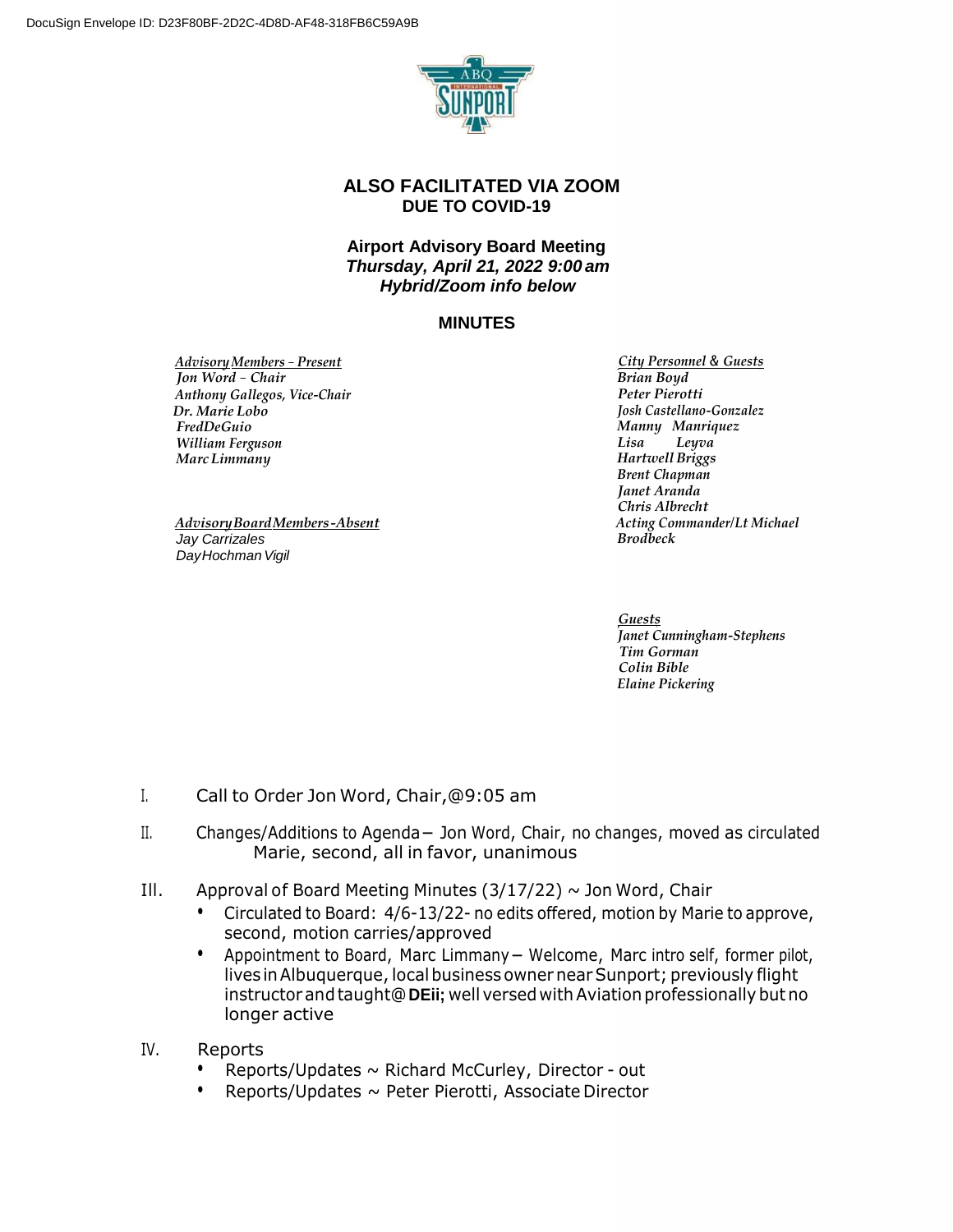DocuSign Envelope ID: D23F80BF-2D2C-4D8D-AF48-318FB6C59A9B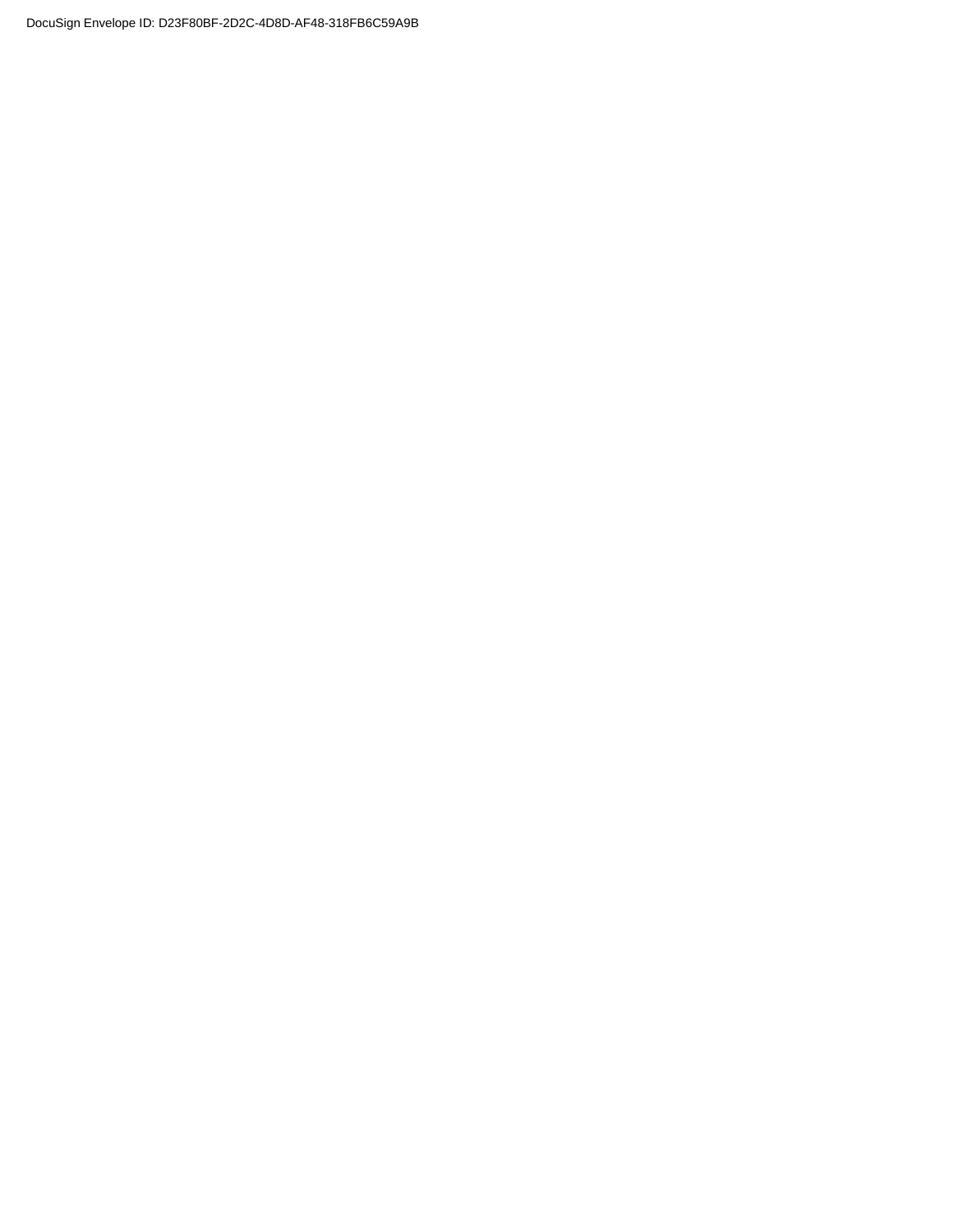

- Update water reclaim project; all landscaping project on line with project; completely on-line now.
	- Albrecht; booster station energized last fall; 2<sup>nd</sup> on George Rd.; was online Jan/Feb timeframe; Clark car 3 third booster station; all stations energized; compiling numbers to come; initial 2014 numbersestimatebetween4-5.5million gallonsamonth; 75-80% irrigation will be using non-pot water; 5 million gallons water go back into system; Lift stations = booster station; off Rio Bravo/2**nd** St
- Finance ~ Josh Castellano-Gonzalez
	- Busy time for Finance; in middle of budget season; just got council questions and turned in; COW (committee of the whole) meeting/budget review next month; should be approved by lateMay
	- Airline rates and charges; JA consultant; settlement from last year; may owe us \$1M; Cares Act reduced by \$SM
	- Annual rental car meeting will be moved from May to Sept
	- Traffic airport collects passenger booking charges; more revenue in March than any other March ever; summer projected to be strong; normal is \$BOOK; Marie are those fees set rate; Josh \$4.50 per passenger, we get \$4.11 (airlines takes fee charge); set by FM; Will - what type of questions; Josh- CIP, vacancies, revenue more in depth, how using stimulus money and how much left; business development; concession contract negotiations; Lisa; RFPfor concessionson track forOct; maybe delayed to January; concessions not open during transition; possible having road shows to see local interest; opportunity for local joint ventures and possible national component
- Operations Overview ~ Brian Boyd, Deputy Director Facilitating
	- Maskmandate not being enforced; keeping in contact w/partners as it goes thru appeal; not asking to be kept inplace
	- Wednesday full-scale drill; have volunteers
	- 139 federal inspection; coupledeviations re: airfieldmarkings; willfixby summer; must close one runway to address issue; schedule closure in July and complete
	- Slides presentation all indications are we are recovering well • Peter - hope to keep same trajectory
	- Projects cargo ramp update moving along well
	- Pour on west ramp phase 1 1/2 way thru; phase 2 relocation
	- Golf 1??? End of month framing; new golf 1; shift to Charlie intersection
	- Coordinating with PNM for transformer replacement; coordinating to get done next month
		- Jon sits on board at UNM; wants to connect with airport; will connect with Brian
		- Hartwell landside; concessions relocation; \$85M project; signed contract with CMAR; kickoff meeting scheduled for week of 5/2; then in to full blow design development; scheduled to complete designendofthis year; constructions begin2023; complete 12/24.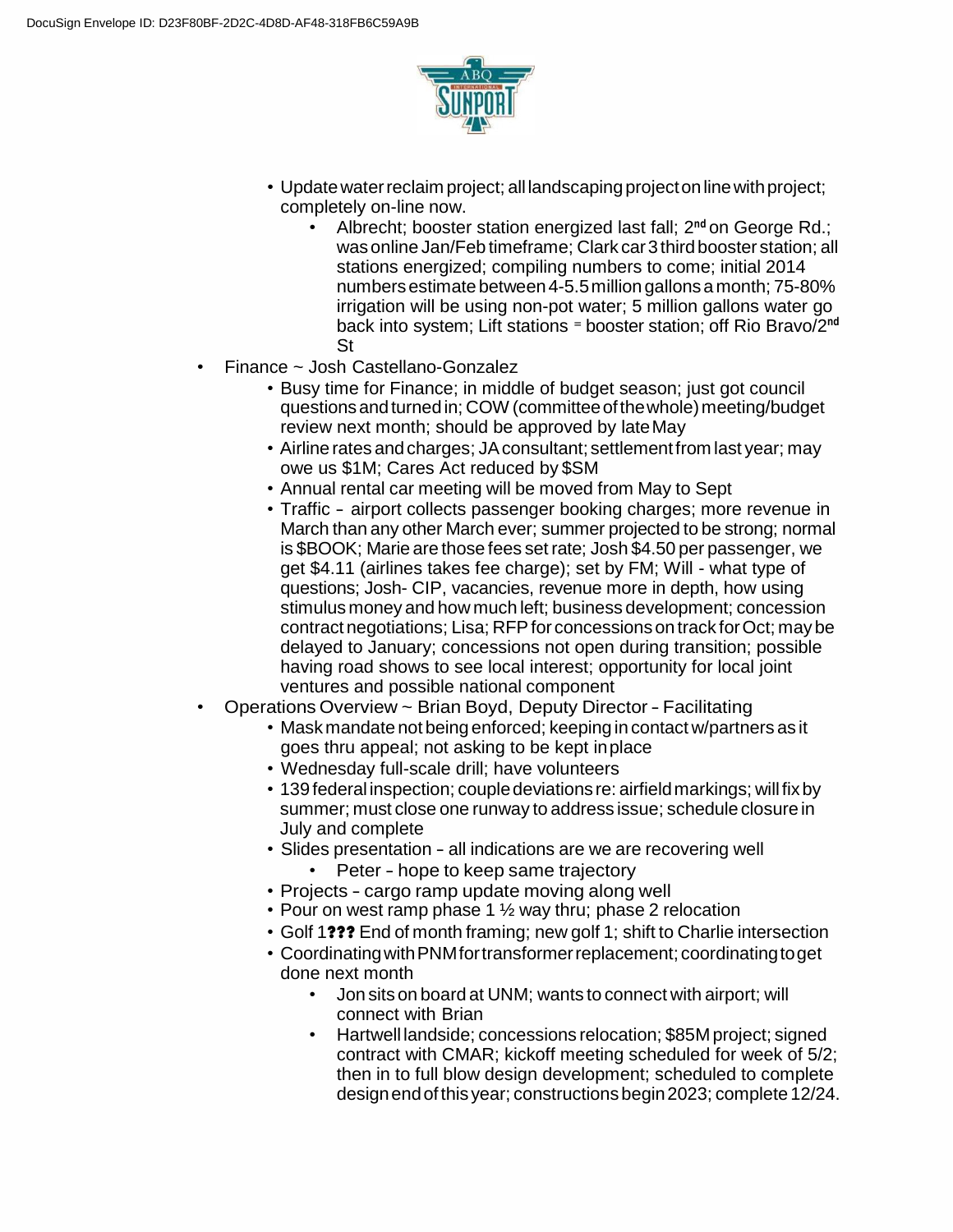

- Presenting schematic design development to Mayor by FBT architects
- Re-lamp parking structure; new parking lighting fixtures; out to bid next month; upgrade to lighting; Jon how long since last time? Hartwell; 2015; have had failures with Hubble system; going with simpler type of control system; perimeter lights on solar sensor; sensor issues with Hubble system; Brian additional issue; particular light fixtures from 2015 not able to get replacement parts; Completed parking structural assessment; adding ADA component to make sure compliant;
- GA parking lot; installing monument sign; Spirit Drive project; sign delayed; Spirit/GA 100% complete at that time
- Fire protection/sprinkler system installations continue; installing fire sprinkler systems in #5 RAC service centers; just finished 95% construction documents; final docs in next few weeks; airfield maintenance, fleet maintenance facility, belly freight; adding sprinkler systems; fire protection upgrades continue
- Old terminal building; just finished 90% construction drawings; replacing faux vigas, landscape, sidewalks, front steps, stucco
- RAC replace all pavement and add solar canopies and panels; to generate electricity to net zero customer service billing; WH Pacific negotiations
- Business Development  $\sim$  Lisa Leyva
	- Allegiant pulling out of market; permanent exit right now; having pilot shortages; last operations 5/2/22; provide a product that is nice niche for this market
	- SW adjusted summer flight schedule
	- Issue pilot shortage issue as a result of releasing/retiring pilots as result of Covid; not anything Albuquerque has done; but specific due to industry as whole;
	- 8/3 Spirit on track daily to Las Vegas; anticipate more flights; proving to be a good partner; engaged in community; excited about the marketing and collaborations
	- Screenshare presentation; March FY present load factor; capacity; down 16K seats; load factor for Jan 63%
	- Announcement Stephanie Kitts; recruited to Quotient Group; May 6, 2022 last day; bringing Quotient group on to backfill Stephanie's role until position filled
	- Cassie Scott new hire leaving to Sandia National Lab; last day; end of May
	- Intro Manny Manriquez Communications background; title Landside Innovation Development Manager; oversee concessions project; communications partnership; Manny - look forward to supporting RFP process and other projects moving forward; progress reports in the future; open lines in future; mmanriquez@cabq.gov; background: international relations in east Asia; nuclear security; auto industry; public/govt relations; experience in outreach and communications with stakeholders;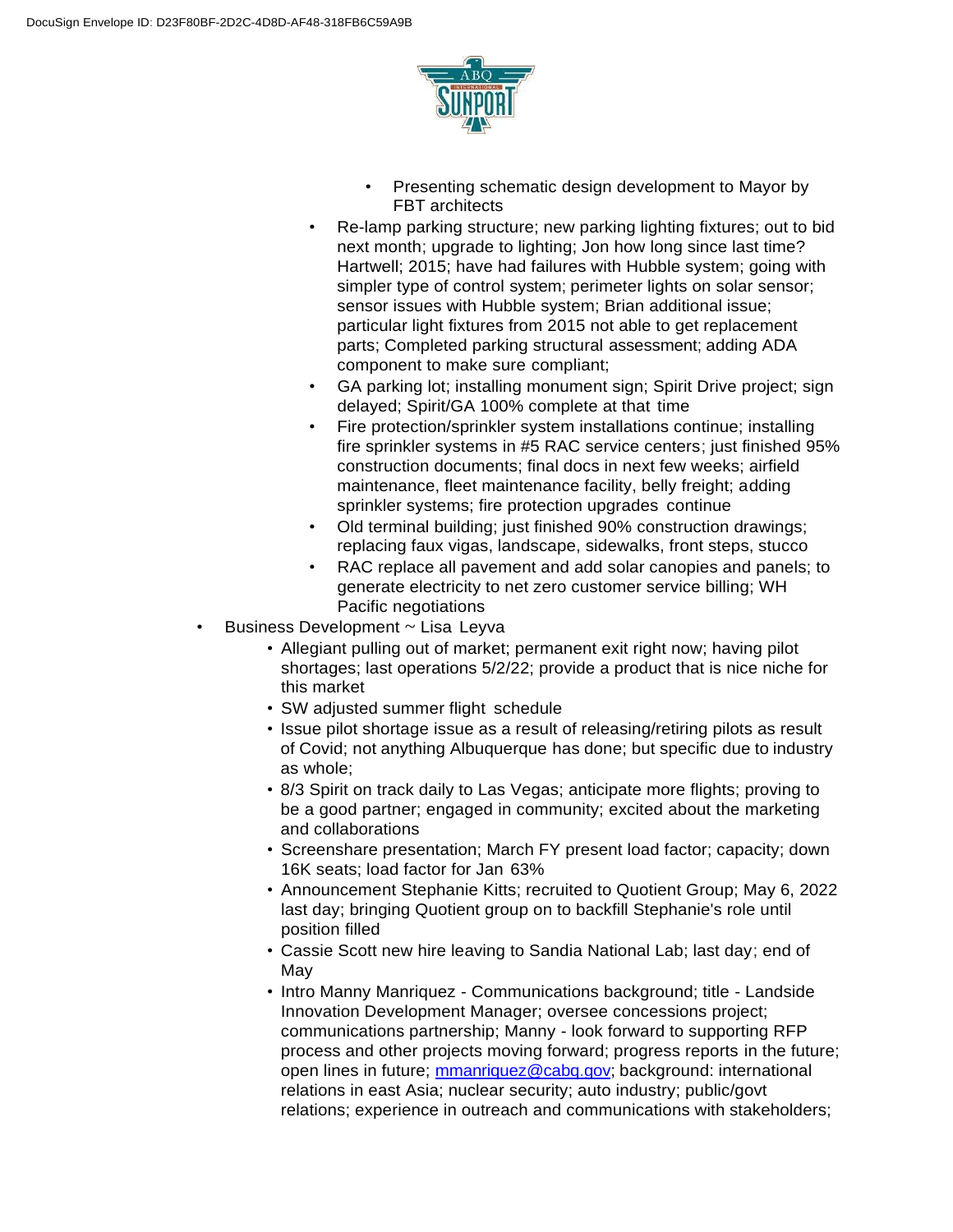

achieve strategic objectives; last employer Japanese Auto Manufacturers Assn; came back home in Fall; objective to work in public service; well versed in holding folks to commitments; Lisa and Manny working in parallel; [https://www.cabq.gov/mayor/news/mayor-keller-announces-new](http://www.cabq.gov/mayor/news/mayor-keller-announces-new)hires-1

- Business development moving forward; status update meeting Universal hydrogen next week; next steps meeting requirements from FAA perspective
- United NM partnership; positive press; earned media; conversation started in 2019; able to revive, implement; and outcome is interaction on field; also has meeting with UNM re: partnership similar; \$35K trade
- Fred updates (request updates)
	- American adds 7th flight to DFW for May; goes back to 6 per day in June. AA also adds the 3rd LAX flight back in May which is planned to stay
	- United upgrades their ORD flight to a mainline 737-700 in May; goes back to a regional jet in June.
	- Alaska adds a second SEA flight May 19 thru June 1; goes back to one per day after that. The second flight had been planned to operate thru the summer.
	- Southwest has cancelled plans to add four more flights back for the summer. The Saturday only flights to BWI and SAT are still set to return in June. Disappointing that Southwest is adding service within Hawaii.
	- Frontier still set to end DEN flight on May 5 and start LAS flight Mar 12.
- V. On-Going Business:
	- Board's recognition letter Access Control (Jon Word drafting) postponed Jon continues to work on this.
	- Follow-up 3/17/22 Lisa Leyva Marie's question: do we have data on where they link to in Atlanta? Lisa will get the data; Marie how much burden on folks in Albuquerque who need to get out of country? Lisa will pull international data to see connections out of Atlanta.
		- Linking to international flights update; Lisa will follow-up and send separately; Marie how big of an issue; now 25-hour flight; Lisa fear is that this will continue; result of pilot shortage;
- VI. New Business: Board Anthony do we do anything to support ABQ SW Aeronautical school Ventana NW & Irving NW - west of Unser, on westside; Lisa we support their building; worked with them as student ratio into a reduction in rent; they are building a new building on west side near Golf Course & Paradise and will vacate bundling in March 2023; worked with them to get in touch with airline partners; Anthony has event in June; suggest someone from airport attend; Lisa will have a presence; June 6-1O; Lisa need volunteers also from Board; Lisa will collaborate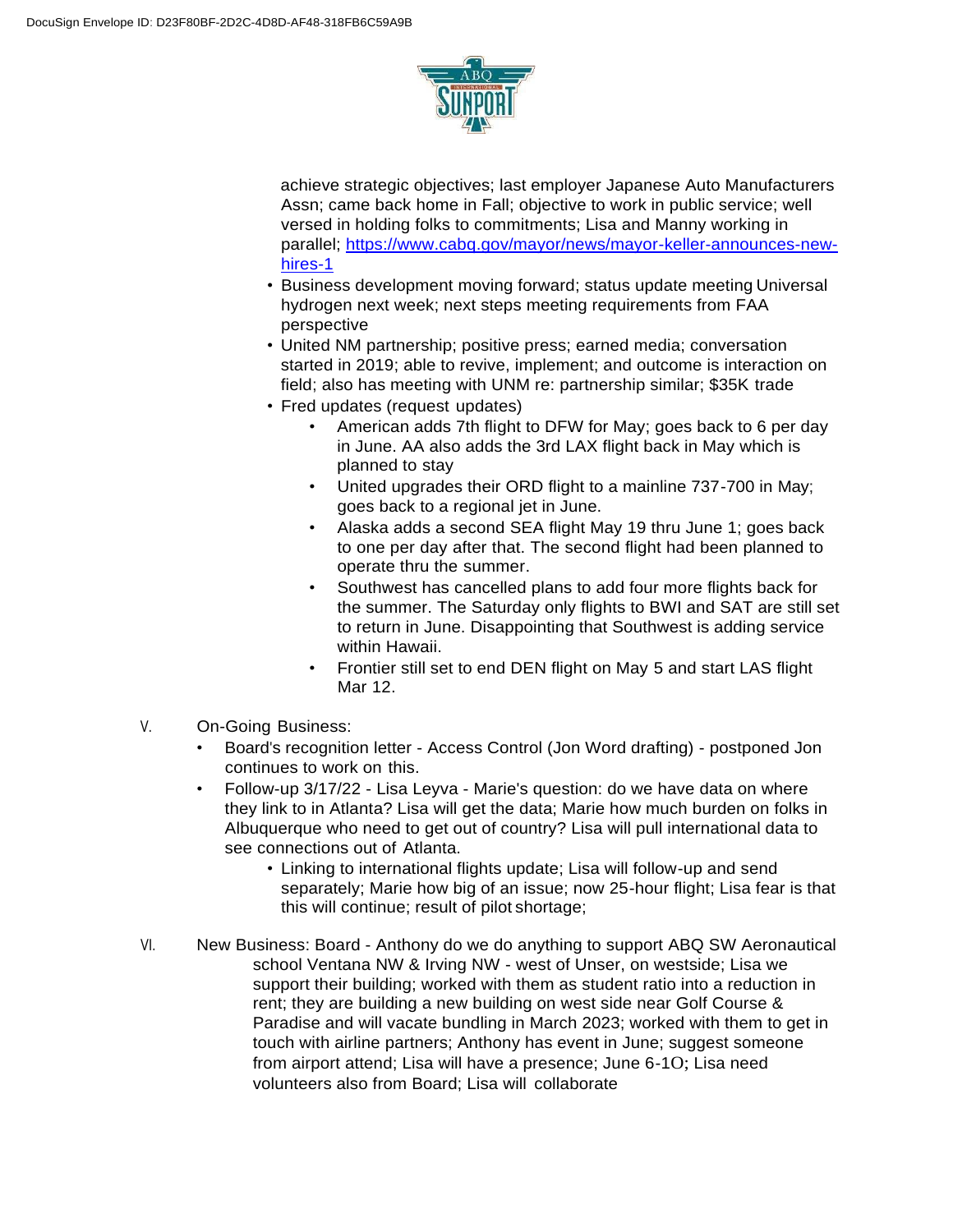

- Lisa in touch with developers to show ABQ as prime location for land use; flight training remote; Lisa great discussions with developers; suggestion to reach out to CNM, developers, working with variety of schools
- Discuss timeframe for group photo
	- Lisa Leyva; propose individual headshots and will reach out to schedulefor May
- Peter City's position is that all meetings attend in person and have a zoom component
	- Jon poll on in person meetings; Marie has concern with new variant; would prefer to follow the science; Marc ok with either; will attend in person next month; Anthony concerned about new variant; caregiver for family and works with students; avoiding variant; Marie, as a public health profession, prefers zoom meetings until we figure out the new variant; wants to be cautious; Jon will stick with guidance; encourage to come in person or via zoom
- VII. Visitors Comments/Questions: Civil Engineers; Elaine Pickering, BH
- VIII. Next Meeting Date: May 19, 2022, 9:00am Hybrid

DocuSigned by:

Jon Word

5/19/2022 I 11:30 AM PDT

Jon Word, Chair

Date